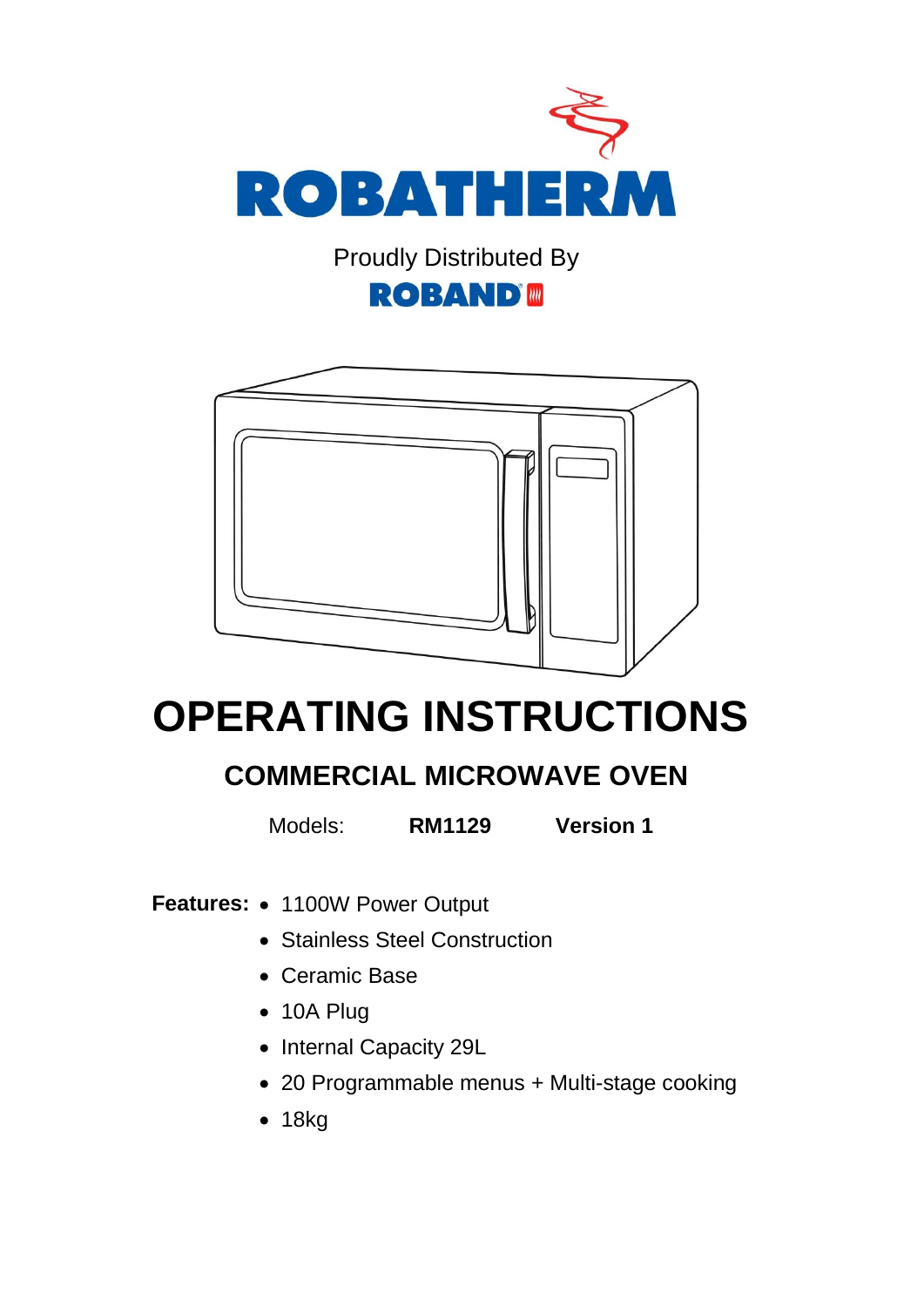Roband® Australia is a wholly Australian owned company and has been manufacturing quality commercial catering equipment for the food service industry for more than 50 years. Roband products are engineered and manufactured to the highest standards to provide functionality, reliability and durability, and our quality products are exported world-wide.

Included in the comprehensive Roband® range are Toasters, Fryers, Milkshake Mixers, Rotisseries, Food Display Cabinets and much more.

Roband® Australia also acts as the Australian agents for Vitamix® Blenders, Noaw® Meat Slicers, Förje<sup>®</sup> Cookware, Robalec<sup>™</sup> Soup/Rice Warmers, Robatherm<sup>®</sup> Urns, Robatherm<sup>®</sup> Microwaves, Hallde food processing machines, Austheat<sup>®</sup> Fryers, Dipo Induction & Autofry.

For a complete set of brochures please contact your nearest authorised dealer or Roband head office.

| <b>Roband Head Office</b><br>Sydney, Australia                                |                                                      |                                        |                                                               |  |  |  |
|-------------------------------------------------------------------------------|------------------------------------------------------|----------------------------------------|---------------------------------------------------------------|--|--|--|
| Roband Australia Pty Ltd                                                      |                                                      | Tel:                                   | +61 2 9971 1788                                               |  |  |  |
| 1 Inman Road                                                                  |                                                      | Fax:                                   | +61 2 9971 1336                                               |  |  |  |
| Dee Why NSW 2099                                                              |                                                      | Email:                                 | sales@roband.com.au                                           |  |  |  |
| <b>AUSTRALIA</b>                                                              |                                                      | Web:                                   | www.roband.com.au                                             |  |  |  |
| <b>International Agents</b><br>For additional agents please email Head Office |                                                      |                                        |                                                               |  |  |  |
| <b>Belgium</b>                                                                | Linum Europe<br>Ph: +32 (0)56 35 92 96               | Noumea:                                | <b>Comptoir Materiel Professionnel</b><br>Ph: +687 28 50 43   |  |  |  |
| Germany                                                                       | Lölsberg<br>Ph: +49 9305989780                       | Papua New<br>Guinea:                   | Brian Bell & Company Pty Ltd<br>Ph: +675 325 5411             |  |  |  |
| <b>GREECE</b>                                                                 | <b>K&amp;N Engineers Ltd</b><br>Ph: +30 210 520 0440 | Singapore:                             | <b>Allied Foodservice Equipment</b><br>Ph: +65 62525880       |  |  |  |
| <b>Hong Kong:</b>                                                             | Chung Wah Kitchen Machine Ltd<br>Ph: +852 2334 5411  | <b>South Africa</b>                    | Foodservice Solutions (Pty) Ltd<br>Ph: +31 306 017 442        |  |  |  |
| <b>Italy</b>                                                                  | <b>NOAW</b><br>Ph: +39 0331 219723                   | Thailand:                              | Seven Five Distributors Co Ltd<br>Ph: +662 866 5858           |  |  |  |
| Malaysia:                                                                     | <b>Allied Food Equipment</b><br>Ph: +603 9133 5833   | <b>United</b><br>Kingdom               | <b>Metcalfe Catering Equipment</b><br>Ph: +44 (0) 1766 830456 |  |  |  |
| <b>Maldives:</b>                                                              | Radiant Heat Maldives Pty Ltd<br>Ph: +960 333 4845   | <b>United Arab</b><br><b>Emirates:</b> | <b>Boncafe Middle East LLC</b><br>+9714 282 8742              |  |  |  |
| <b>New</b><br>Zealand:                                                        | Roband New Zealand<br>Ph: +649 274 1354              | <b>United Arab</b><br><b>Emirates:</b> | Nisa Trading LLC<br>+9714 396 6132                            |  |  |  |

#### **© Copyright 2019 – Roband**® **Australia Pty Ltd**

All rights reserved. No part of this work may be reproduced or copied in any form or by any means, electronic or mechanical, including photocopying or posting to a website, without the written permission of the publisher. The material contained within this document is intended entirely for instructional purposes.

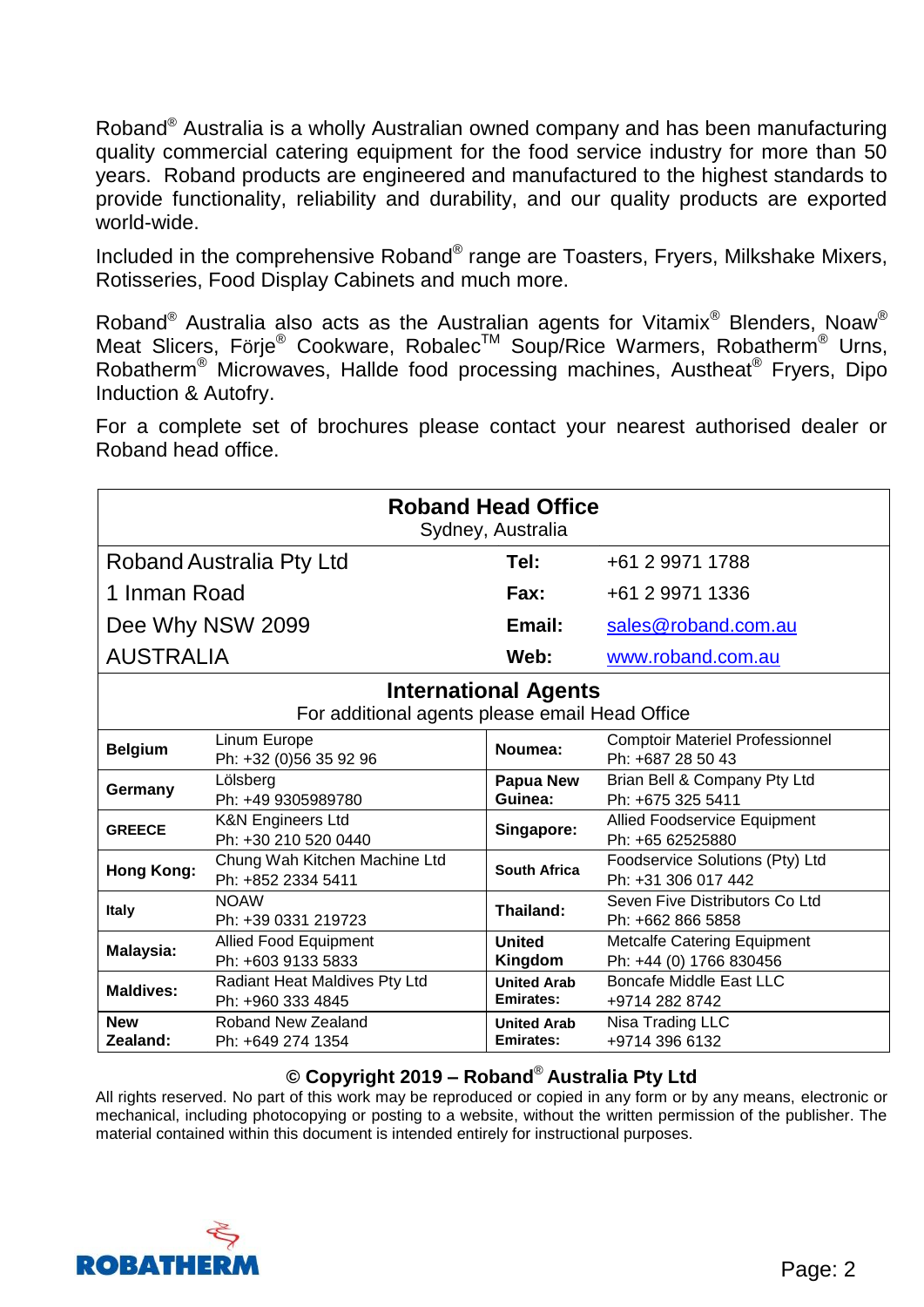## **CONTENTS**

## **SPECIFICATIONS**

<span id="page-2-0"></span>

| <b>Model</b>               | <b>RM1129</b>                  |  |
|----------------------------|--------------------------------|--|
| <b>Power Source</b>        | 230 Volts AC $\sim$ 50Hz       |  |
| <b>Input Power</b>         | 1600 Watts                     |  |
| <b>Output Power</b>        | 1100 Watts                     |  |
| <b>Oven Capacity</b>       | 29 Litres                      |  |
| Oven Cavity (W x D x H)    | 350 x 357 x 226 mm             |  |
| <b>External Dimensions</b> | 542 x 461 x 329 mm             |  |
| $(W \times D \times H)$    | (includes handle and standoff) |  |
| <b>Net Weight</b>          | Approx. 18 Kg                  |  |

<span id="page-2-1"></span>Specifications subject to change without notice

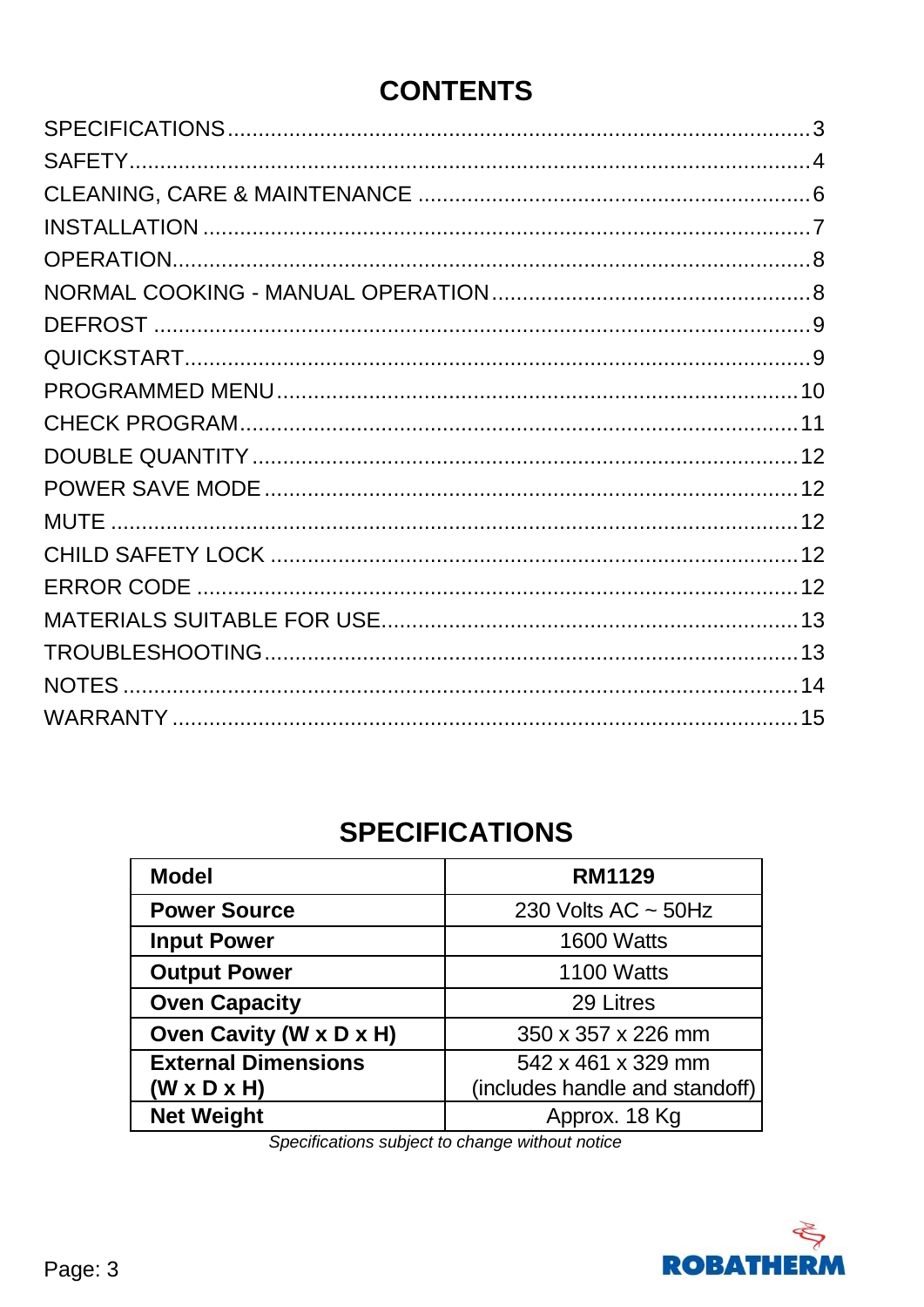## **SAFETY**

#### **GENERAL SAFETY WARNINGS**

- Read and follow all instructions in this manual prior to using this product
- This appliance is not intended for use by persons (including children) with reduced physical, sensory or mental capabilities, or lack of experience and knowledge, unless they have been given supervision or instruction concerning use of the appliance by a person responsible for their safety.
- Children should be supervised to ensure that they do not play with the appliance.
- It is hazardous for anyone other than a competent person to carry out any service or repair operation that involves the removal of a cover which gives protection against exposure to microwave energy.
- Touching internal electrical components may cause serious injury or death, even with the microwave unplugged. Do not remove cover unless qualified to do so.
- Do not cover or block filter or ventilation openings
- Keep cord away from heated surfaces
- This product is suitable for commercial use only

#### **OPERATION SAFETY WARNINGS**

- Do not operate oven without food or load in oven cavity
- Liquids and other foods must not be heated in sealed containers since they are liable to explode.
- Microwave heating of beverages can result in delayed eruptive boiling, therefore care must be taken when handling the contents.
- The contents of feeding bottles and baby food jars shall be stirred or shaken and the temperature checked before consumption, in order to avoid burns.
- Only use utensils that are suitable for use in microwave ovens.
- Do not put metal in the oven
- When heating food in plastic or paper containers, keep an eye on the oven due to the possibility of ignition. If smoke is observed, switch off or unplug the appliance and keep the door closed in order to stifle any flames.
- Eggs in their shell and` whole hard-boiled eggs should not be heated in microwave ovens since they may explode, even after microwave heating has ended.
- The oven should be cleaned regularly and any food deposits should be removed. Failure to maintain the oven in a clean condition could lead to

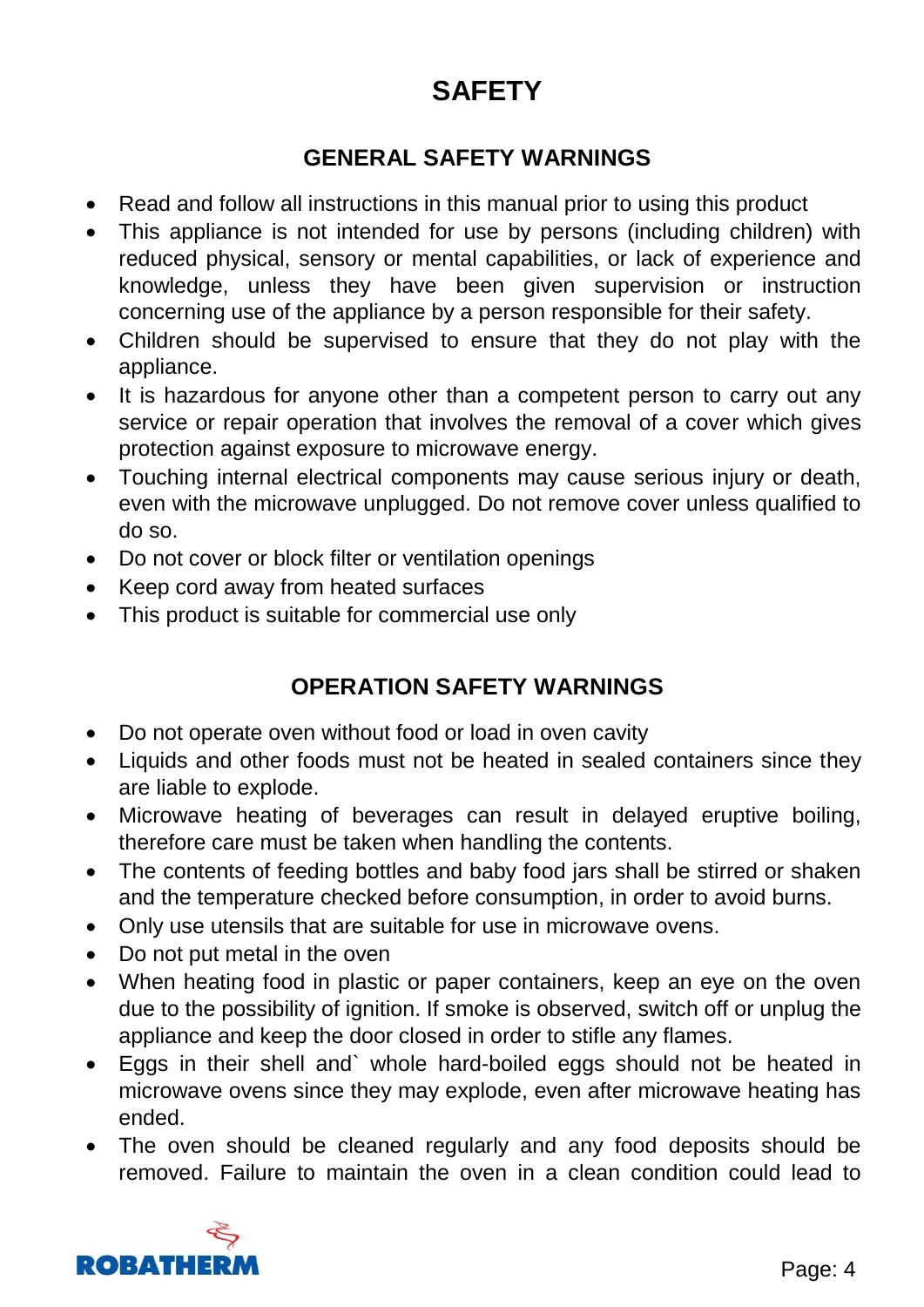deterioration of the surface that could adversely affect the life of the appliance and possibly result in a hazardous situation.

#### **MICROWAVE SAFETY WARNINGS:**

- If the door or door seals, door hinges or any part of the machine is damaged, the oven must not be operated until it has been repaired by an authorised person.
- Do not place any object between the oven front face and the door, or allow soil or cleaning residue to accumulate on sealing surfaces
- Do not attempt to operate this appliance with the door open.
- Do not tamper with interlock safety switches
- This product should not be repaired by anyone other than trained service personnel.

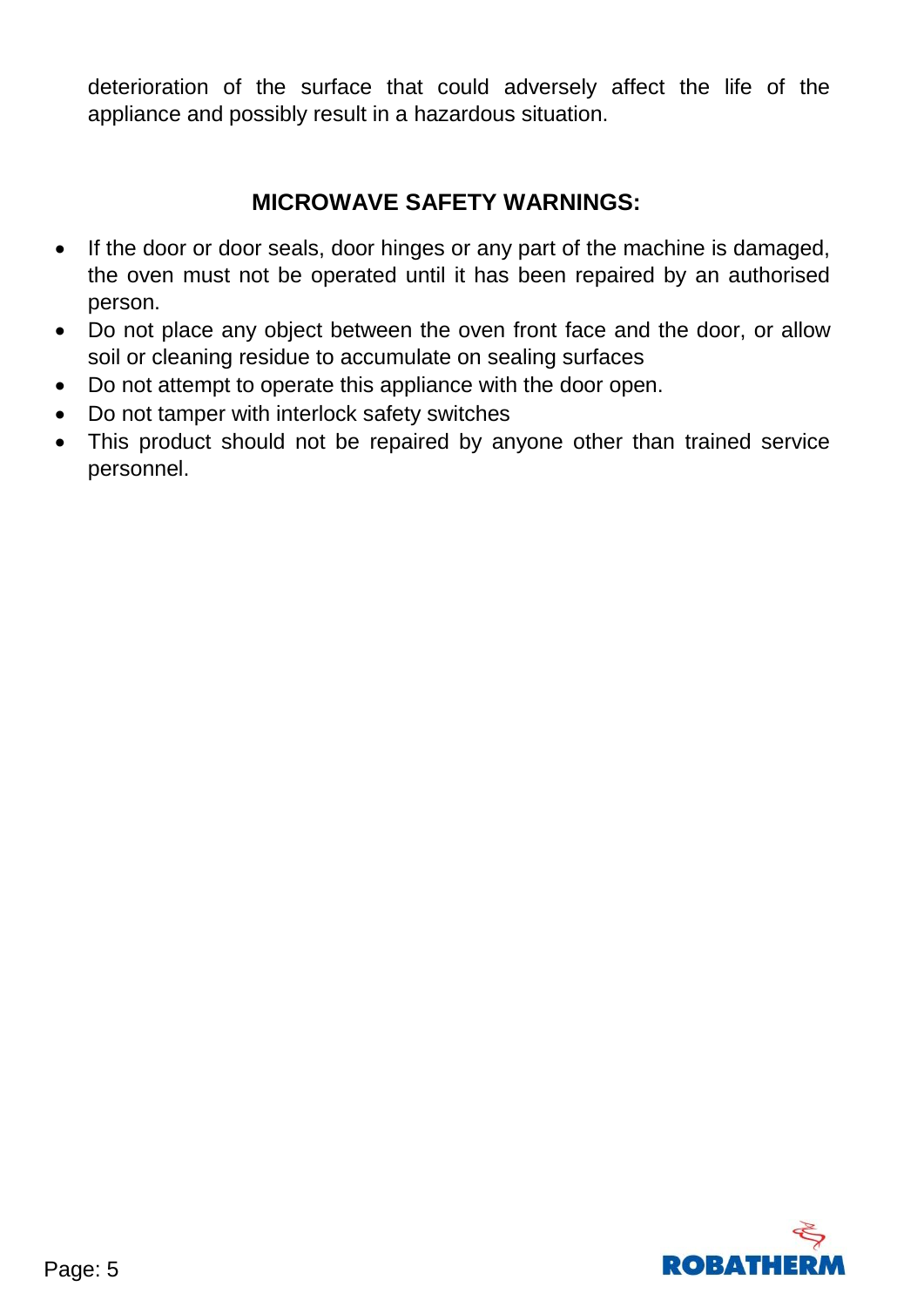## **CLEANING, CARE & MAINTENANCE**

<span id="page-5-0"></span>**IMPORTANT**: Before cleaning or maintenance commences, ensure the microwave is disconnected from power and has cooled down.

- Toxic cleaners should be avoided when cleaning the inside of the Microwave as they may contact food.
- Caustic cleaners should always be avoided, as they may damage components inside and outside the unit.
- This unit is not suitable for cleaning with the use of a water jet or immersion.
- The door frame, seal and parts nearby must be cleaned carefully with a damp cloth when they are dirty.
- Do not use harsh abrasive cleaners or sharp metal scrapers to clean the oven door glass since they can scratch the surface, causing damage to the door or shielding mesh within.
- CAUTION: Do not wipe plastic and painted sections of the oven with bleach, thinners or other cleaning agents, as this may cause these parts to dissolve or change shape.
- If the supply cord is damaged it must be replaced by a cord set supplied by Roband. Internal maintenance should only be performed by a Roband appointed service agent or similarly qualified person in order to avoid a hazard.

#### **Cleaning the control panel and plastic parts:**

Do not use a detergent or an alkaline spray to clean the control panel or plastic parts as this may cause damage. Use a dry cloth to clean.

#### **Cleaning the Microwave interior:**

After use, clean up spilled liquids, spattered oil and food as quickly as possible. If the oven is used while dirty the efficiency drops and the food may get stuck on the interior. Clean the interior with a cloth soaked in warm water with mild detergent dissolved in it, and then rinse the soap off with a damp cloth.

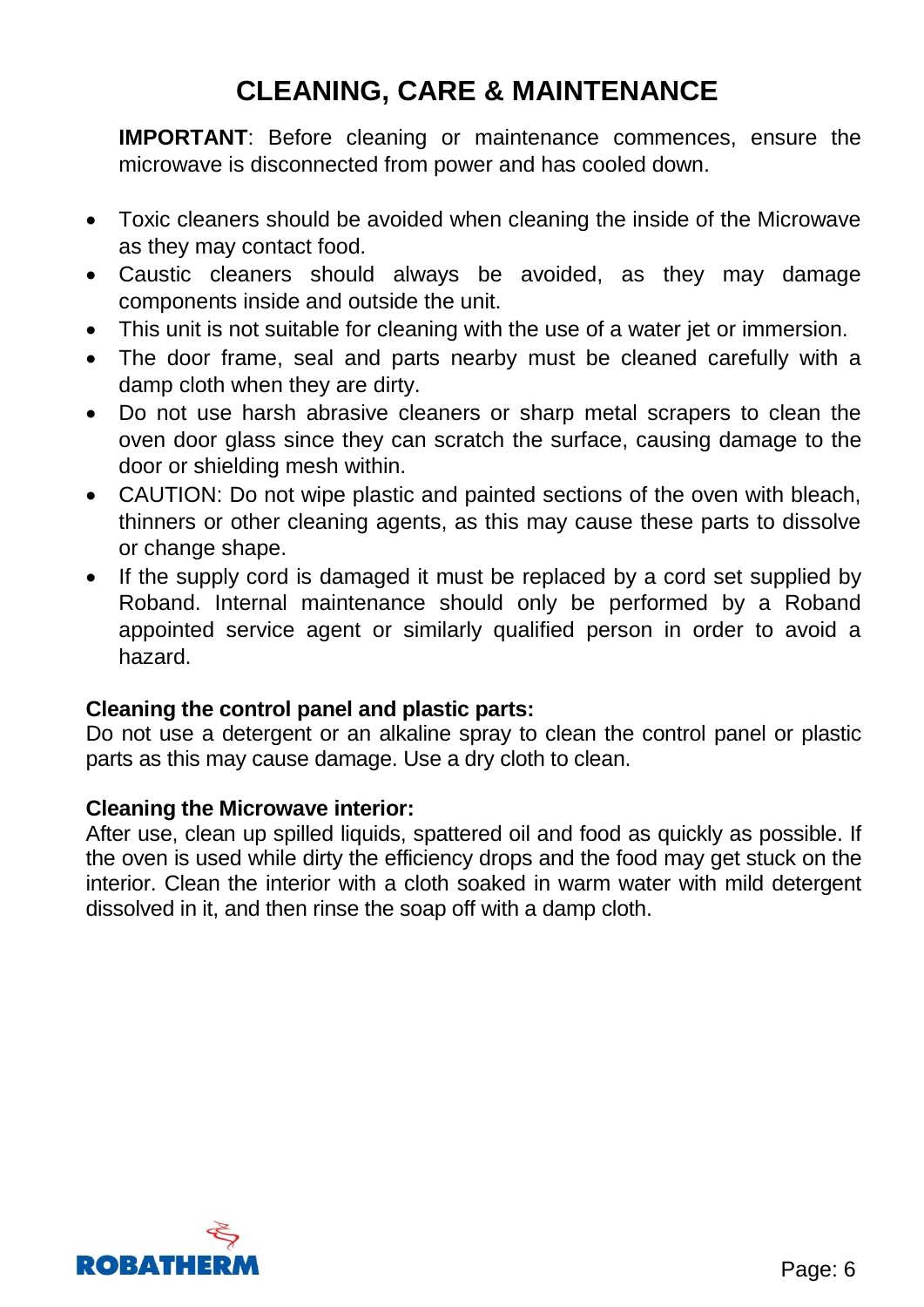## **INSTALLATION**

<span id="page-6-0"></span>**IMPORTANT:** DO NOT USE THE MICROWAVE DOOR HANDLE TO LIFT THE MICROWAVE OVEN.

- Remove all the packaging materials, tape and any protective film on the microwave and inside the oven cavity.
- Examine the microwave oven and report any damage immediately. Do not attempt to use the oven if there is damage
- Install on a stable, flat surface. This microwave is designed for counter use only.
- Product should be installed at counter height only (approximately 800- 1100mm). Installing outside the recommended mounting height could cause damage to the door hinges and prevent operation.
- Allow at least 150mm clearance from top, back and sides when positioning the microwave
- Do not obstruct filter or ventilation openings
- Install away from TV and radio sets as reception and radio interference might be affected
- Do not position Microwave near heat, water, oil or steam
- Do not connect to power using an extension cord

**WARNING**: This product must be earthed. Ensure appliance is plugged into a properly earthed power outlet

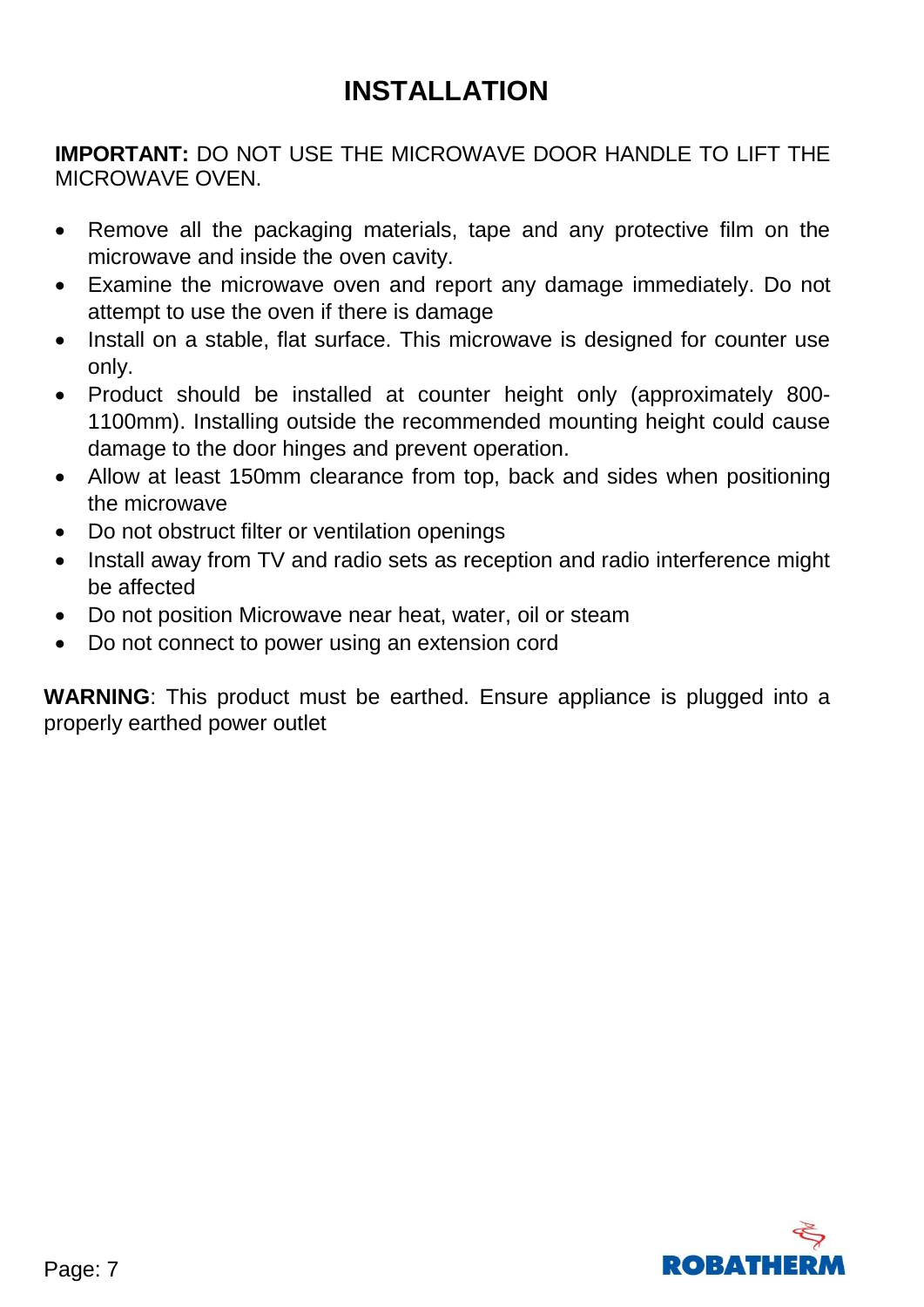## **OPERATION**

<span id="page-7-0"></span>

- **1. MICROWAVE** Indicates when the microwave is in operation
- **2. DEFROST** indicates defrost setting
- **3. POWER LEVEL** Indicates power other than 100%
- **4. CHILD LOCK**  Indicates Child lock is active
- **5. PROGRAM** Setup cooking programs
- **6. DEFROST** For using Defrost mode
- **7. NUMBER 0-9** To input time or program
- **8. CHECK PROGRAM** To view program settings
- **9. x2**  Double time
- **10. POWER LEVEL** Used to set power level
- **11. STOP / RESET** To stop Cooking and Reset timer
- **12. START / +30sec** Begin/resume cooking or quickstart 30s

#### <span id="page-7-1"></span>**NORMAL COOKING - MANUAL OPERATION**

1) Set Power level by pressing **'***Power Level'* until desired power is displayed. Power will cycle through 100%, 80%, 60%, 40% and 20% with each press.

**Note:** The microwave will operate at 100% power if no power level is selected

- 2) Enter cooking time using the numeral keypad
- 3) Press *'Start'* to begin cooking
- 4) Cooking can be paused by pressing *'Stop'* once or by opening the door. To resume cooking while paused, press *'Start.'* Pressing *'Stop'* while paused will clear remaining time.

**NOTE:** The oven can be programmed for a maximum of 60 minutes, however if full power is selected, maximum time is limited to 20 minutes.

**NOTE:** Using a Low power may increase cooking time, but may produce a more uniform result in foods such as dairy and meats.

The cooling fan will run to prevent microwave components from overheating.

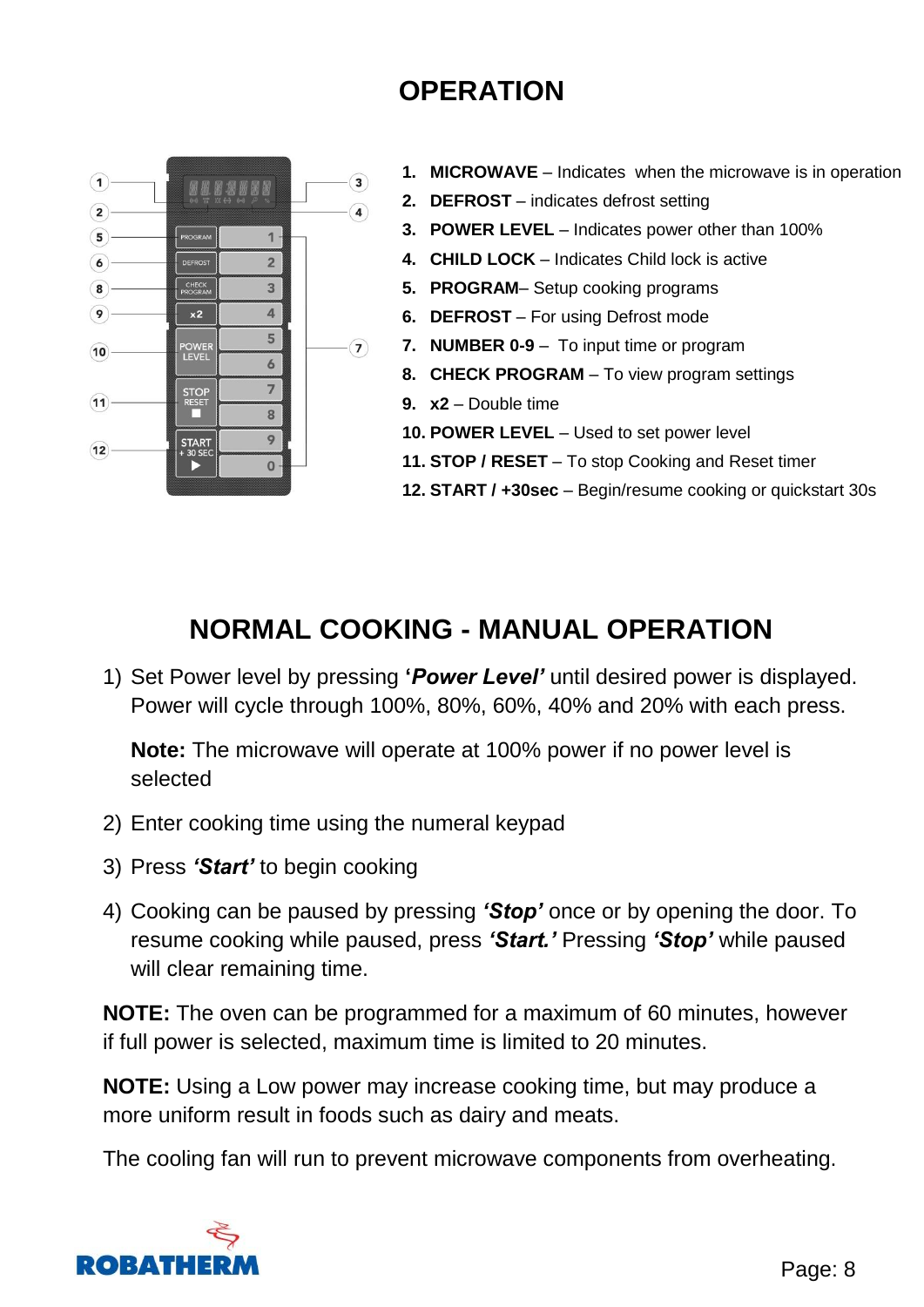## **DEFROST**

<span id="page-8-0"></span>Defrost function cycles power intermittently to assist food to thaw evenly.

- 1) Press *'Defrost'* button
- *2)* Enter desired time using numeral keypad *(Max defrost time is 60 minutes)*
- 3) Press *'Start'* to begin defrost

The DEFROST indicator lights on the display show the oven is in the DEFROST mode. The oven beeps during the defrosting cycle to signal that the food needs to be turned or rearranged. When the defrosting time ends, you will hear 3 beeps.

## **QUICKSTART**

- <span id="page-8-1"></span>1) Press *'Start'* to begin cooking with a time of 30 seconds
- 2) Pressing *'Start'* again while running will add 30 seconds to the timer. By pressing multiple times up to 5 mins can be added.

**Note:** Quickstart always runs at 100% power

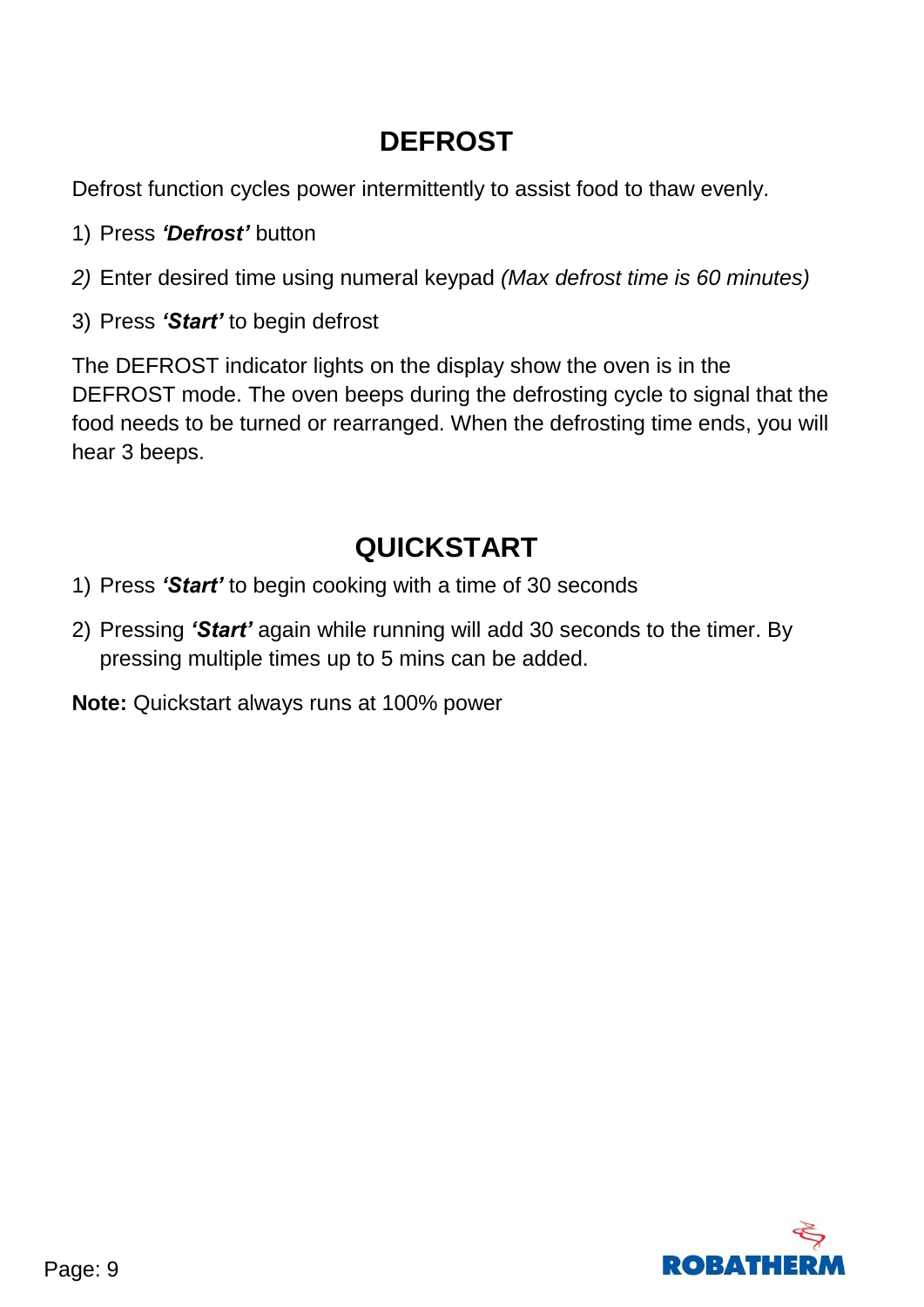## **PROGRAMMED MENU**

<span id="page-9-0"></span>The microwave can store up to 20 Pre-Programmed Time / Power sequences. To select a pre-programmed sequence, touch the NUMBER pad for the desired program. To select program 10-20, touch the number pad twice rapidly. The oven will then begin the programmed cook sequence

| <b>Number</b> | <b>Cooking Time</b> | <b>Power Level</b> |  |
|---------------|---------------------|--------------------|--|
|               | 0:10                | 100 %              |  |
| 2             | 0:20                | 100 %              |  |
| 3             | 0:30                | 100 %              |  |
| 4             | 0:45                | 100 %              |  |
| 5             | 1:00                | 100 %              |  |
| 6             | 1:30                | 100 %              |  |
| 7             | 2:00                | 100 %              |  |
| 8             | 3:00                | 100 %              |  |
| 9             | 4:00                | 100 %              |  |
| 10            | 5:00                | 100 %              |  |

#### **Pre-Programmed Cooking Times and Power Level:**

#### **SETTING PRE-PROGRAMMED SEQUENCE**

- 1) Press *'Program'* button. The display will read **"PROGRAM"**
- 2) Enter the Program number to be changed. To select program 10-20, touch number pad twice rapidly, e.g. 1-1, 1-2 etc.
- 3) Press *'Power Level'* until desired power level is displayed
- 4) Enter time required using numeral keypad
- 5) Press *'Start'* to save or *'Stop'* to cancel

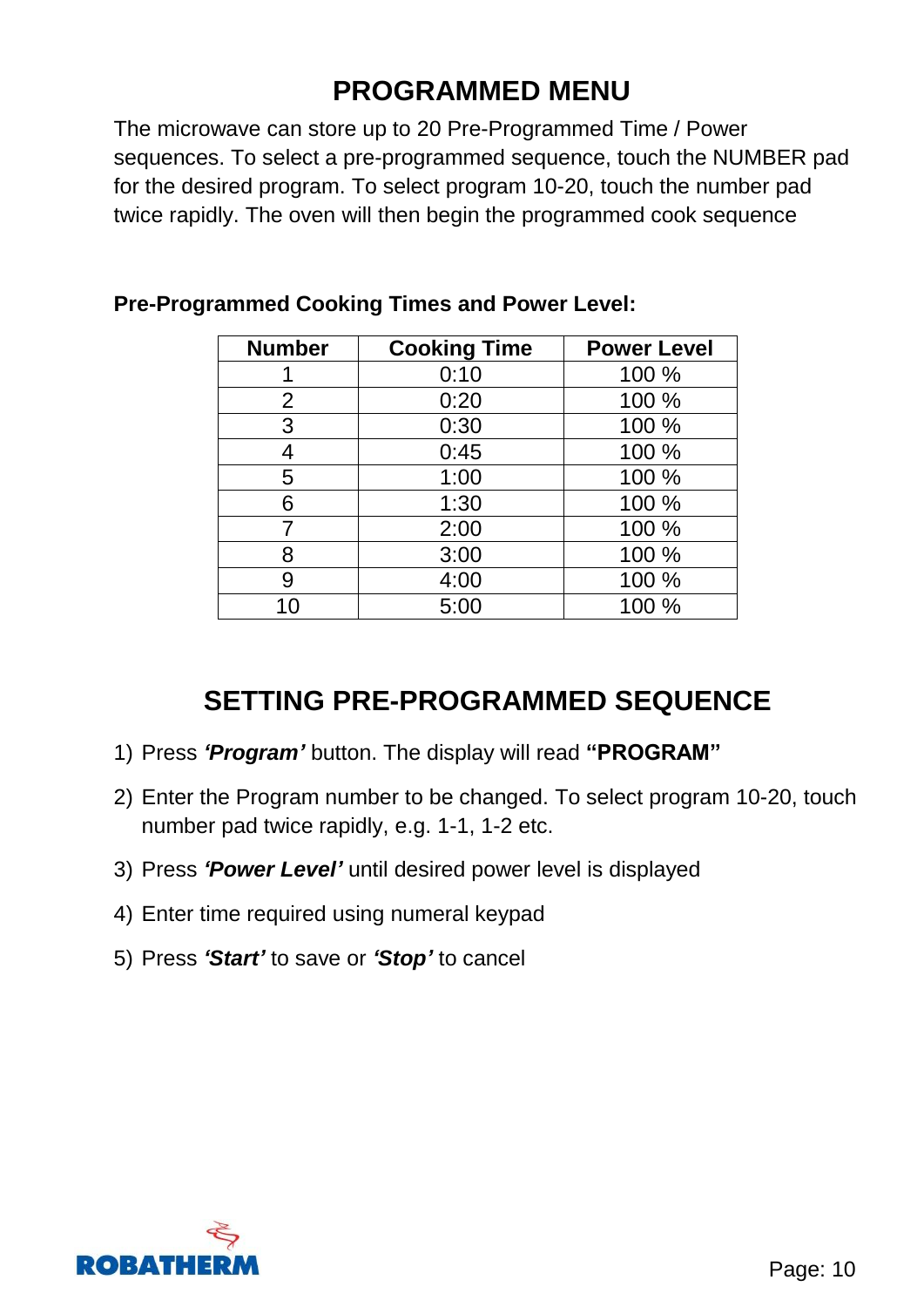### **PROGRAMMED MENU - STAGED COOKING**

Staged cooking sequences can also be saved to the programmed menu. A staged program will cook in 2-3 sequential time/Power stages.

- 1) Press *'Program'*
- 2) Enter the Program number to be changed (1-20)
- 3) Set power level for stage 1 by pressing *'Power Level'* until desired power is displayed
- 4) Enter time for Stage 1 using numeral keypad
- 5) Press *'Power Level'* again until desired power level for Stage 2 is displayed.
- 6) Enter time for Stage 2 using numeral keypad
- 7) Repeat Step 3 and 4 if a  $3<sup>rd</sup>$  Stage is required
- 8) Once Power and time settings have been entered for required stages press *'Start'* to save or *'Stop'* to cancel programming
- 9) When a staged program is run the microwave will run through each stage automatically without user input. The display will show total time for all stages.

#### **CHECK PROGRAM**

<span id="page-10-0"></span>Time and power settings for the Programmed menu buttons can be checked using this function.

- 1) Press *'Check Program'*
- 2) Enter the number (1-20) of the program you want to check
- 3) Display will show the time and power settings for each stage stored to the program entered.
- 4) Press *'Stop'* to end

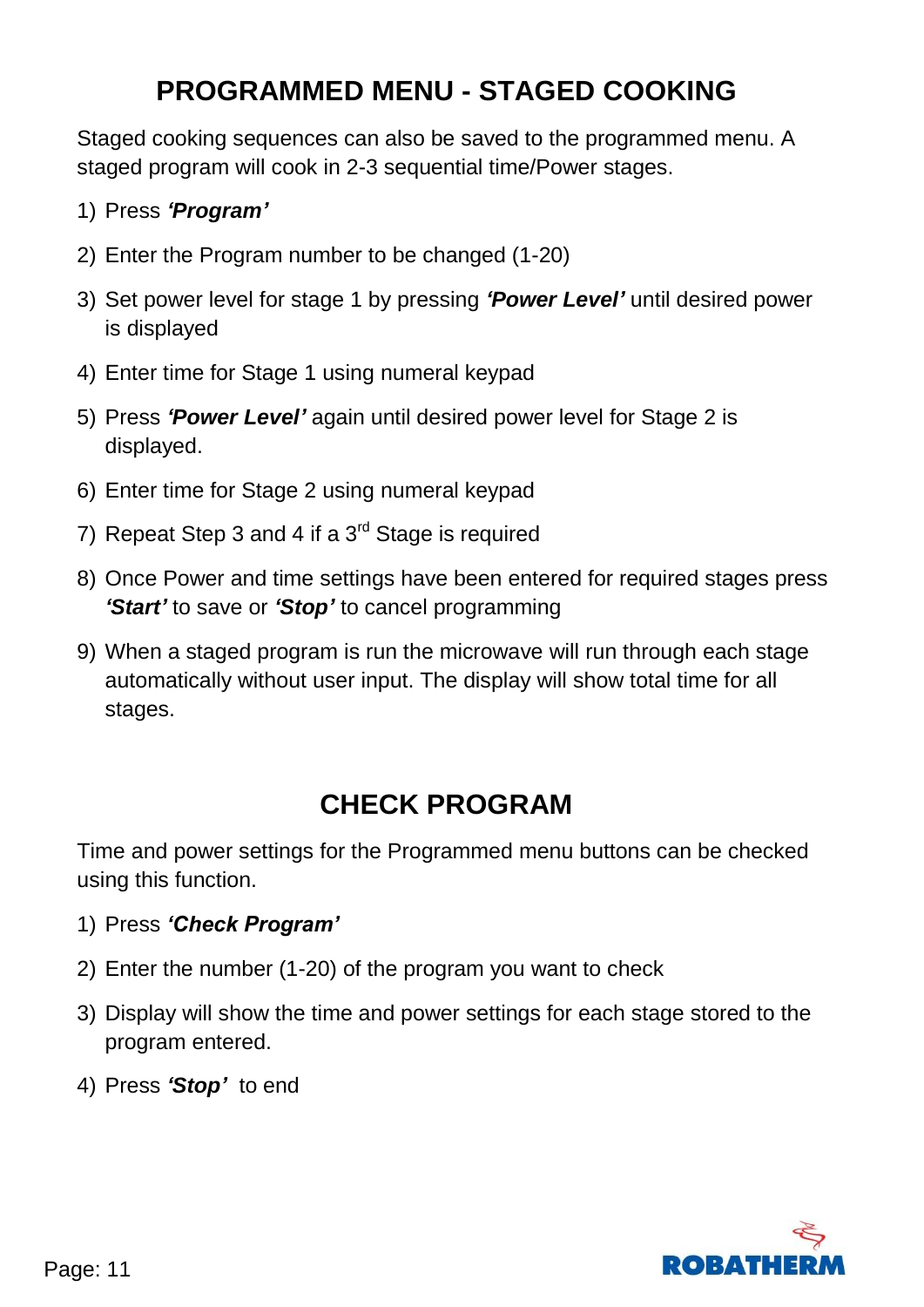## **DOUBLE QUANTITY**

<span id="page-11-0"></span>Selecting **'X2'** will temporarily double the program cooking time. First press **'X2'** then enter desired programmed menu.

Note: The extended cooking time cannot exceed maximum cooking time of 60 minutes, or 20 minutes at full power.

#### **POWER SAVE MODE**

<span id="page-11-1"></span>Display is turned off when idle to save power. To activate, press and hold *'Check*  **Program'** for 5 seconds. To use the microwave in Powersave press any button to wake the microwave. Once awake the microwave will operate as usual. To deactivate Powersave, press and hold any button and *'Check Program'* at the same time for 5 seconds.

#### **MUTE**

<span id="page-11-2"></span>Stops beep when buttons are pressed. To activate press and hold 'X2' for 5 seconds.

## **CHILD SAFETY LOCK**

<span id="page-11-3"></span>To activate press and hold *'Stop'* for 5 seconds. Unit is now locked and cannot be used until it is unlocked. To unlock press and hold *'Stop'* again for 5 seconds

## **ERROR CODE**

- <span id="page-11-4"></span>**E10:** Maximum cooking time exceed in staged cooking. Total maximum cooking time is 20 minutes at 100% power or 60 minutes in other power levels. Press *'Stop'* to clear
- **E20:** Program menu data unable to read or write.

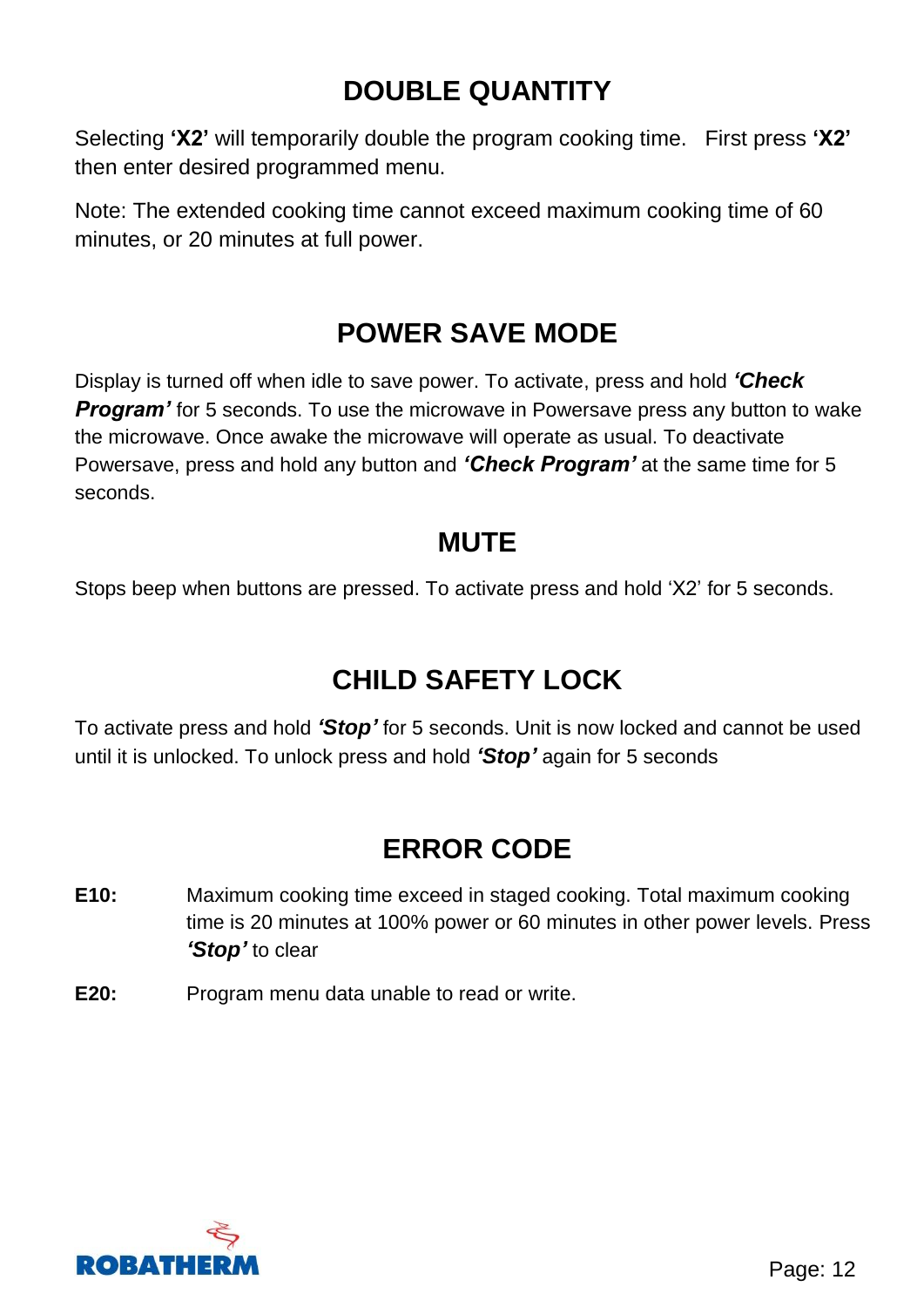## **MATERIALS SUITABLE FOR USE**

- <span id="page-12-0"></span>• Items containing metal should not be used in the microwave as they may cause sparking. Even a small amount of metal plating on the edge of dishes and cups can cause sparking and should not be used.
- Combustible materials such as paper should be used with caution as they may ignite. Use only for short cooking times and only while attended.
- Plastic foam should not be used in the microwave as it may melt and contaminate food.
- Use only products marked as microwave safe for ceramic, glass and plastic products.

### **TROUBLESHOOTING**

#### <span id="page-12-1"></span>Only after all points below have been checked should you call for service:

#### **If the Microwave is not working:**

- $\checkmark$  Check that the machine is plugged into the power point correctly and the power is switched on and working.
- $\checkmark$  Check that the door is properly closed and not obstructed by food or any object.

#### **If the Microwave is sparking in the cavity:**

 $\checkmark$  Check that there are no metal utensils, metal containers or dishes with metal trim being used

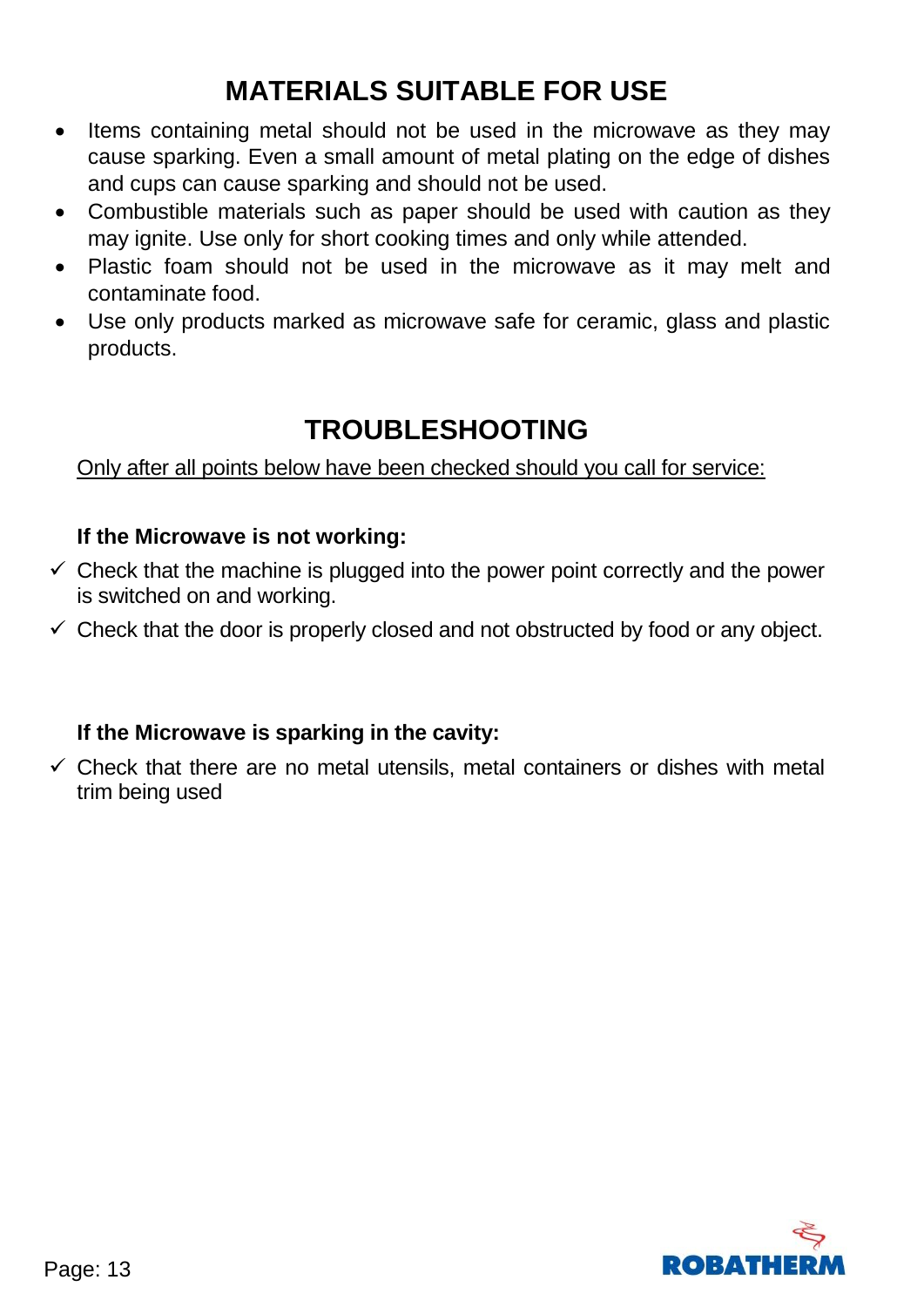## <span id="page-13-0"></span>**NOTES**

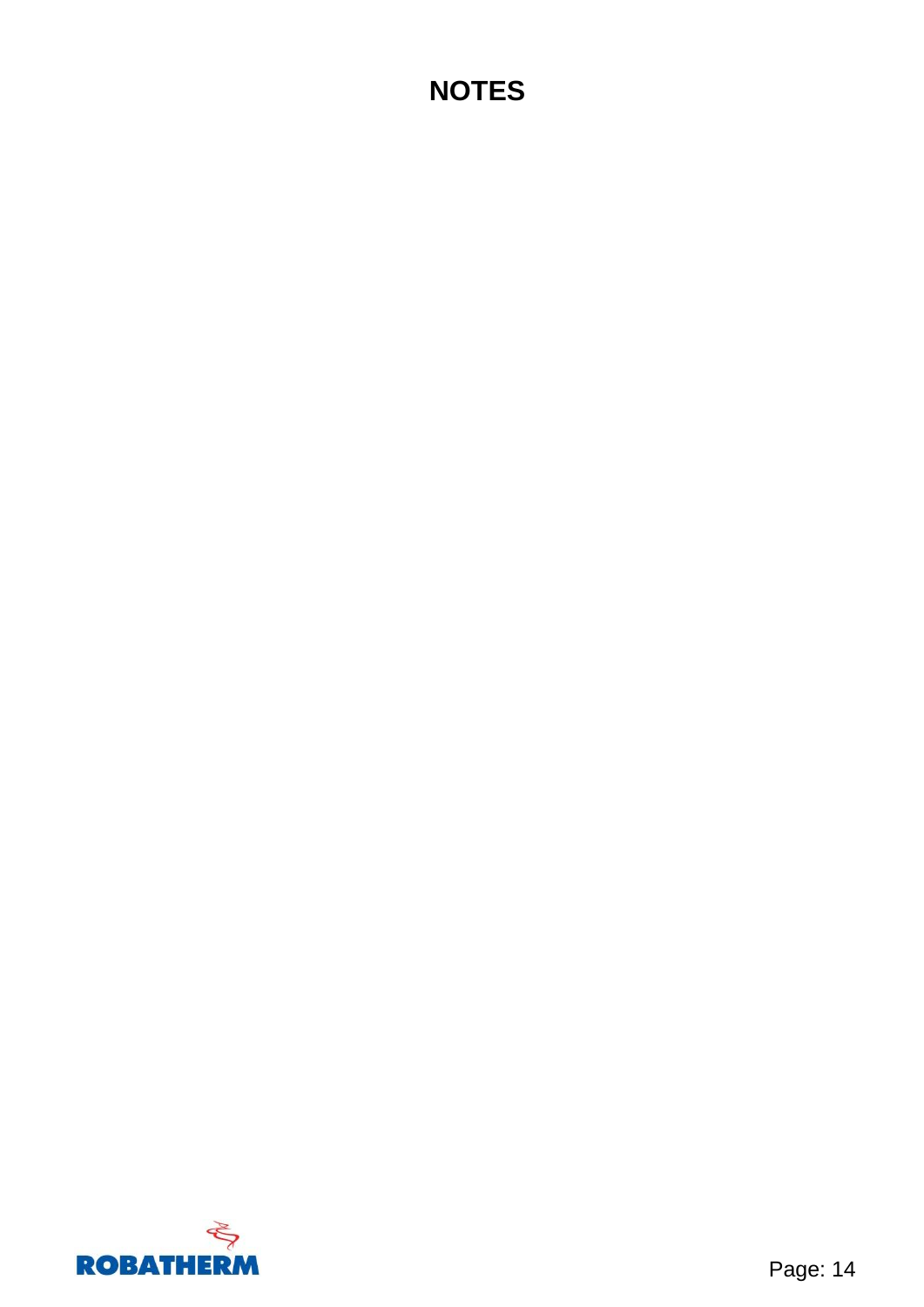### **WARRANTY**

<span id="page-14-0"></span>The warranty conditions set out below are in addition to any warranties implied or governed by law.

Roband Australia warrants that this appliance shall be delivered free from defects in material and workmanship. The warranty for this product is offered to the original purchaser, to be free of fault in both workmanship and materials for a period of 12 months from date of purchase. Roband's obligations pursuant to this warranty are limited to the repair or replacement of the defective goods or materials, at its discretion and subject to the terms contained within this Warranty statement.

#### *The following conditions apply*;

The product must be installed, maintained and used under normal operating conditions within the scope of the operating instructions.

All warranty claims must be submitted to Roband or an authorised Roband dealer, and Roband authorisation must be granted prior to repairs being carried out. Proof of purchase is required for any repair authorisation.

Warranty is back to base, meaning delivery to and collection of your product to Roband or an authorized service agent is the responsibility of the purchaser.

#### *The following exclusions apply*;

Claims or faults arising from misuse, neglect, transport damage or other mechanical damage, including but not limited to; door's, hinges & interlock switches etc., other than those arising from manufacture or material defects.

Roband or any subsidiary company or Agent shall not be liable for loss of profit or damage to other equipment and property except where it is in breach of the guarantees provided in accordance with applicable legislation.

Roband reserves the right to reject a warranty claim if it is not satisfied with the circumstances under which the fault occurred or where a product has been altered from its original specification.

Any costs incurred for false claims or faults due to incorrect usage etc. are the responsibility of the claimant.

Any attempt to repair the product by non Roband approved service personnel or the use of non-genuine parts will void the warranty agreement

Our goods come with guarantees that cannot be excluded under the Australian Consumer Law. You are entitled to a replacement or refund for a major failure and compensation for any other reasonably foreseeable loss or damage. You are also entitled to have the goods repaired or replaced if the goods fail to be of acceptable quality and the failure does not amount to a major failure.

Authorized service agents are located in most areas which have authorized distribution dealers. For the name of your nearest Australian authorised service agent, please contact:

#### **Roband Australia Pty Ltd**

1 Inman Road, Cromer, NSW 2099

Warranty: 1800 268 848, Phone: (02) 9971 1788 Fax: (02) 9971 1336

All other countries please contact your selling Agent.

Please complete the following details and keep this card in a safe place.

| <b>NAME</b>                                               |            |               |  |  |  |  |
|-----------------------------------------------------------|------------|---------------|--|--|--|--|
| <b>ADDRESS</b>                                            |            |               |  |  |  |  |
| MODEL No:                                                 | SERIAL No: | DATE PURCHASE |  |  |  |  |
| NAME OF DEALER:                                           |            |               |  |  |  |  |
| PLEASE RETAIN THIS SECTION FOR YOUR RECORDS - DO NOT POST |            |               |  |  |  |  |